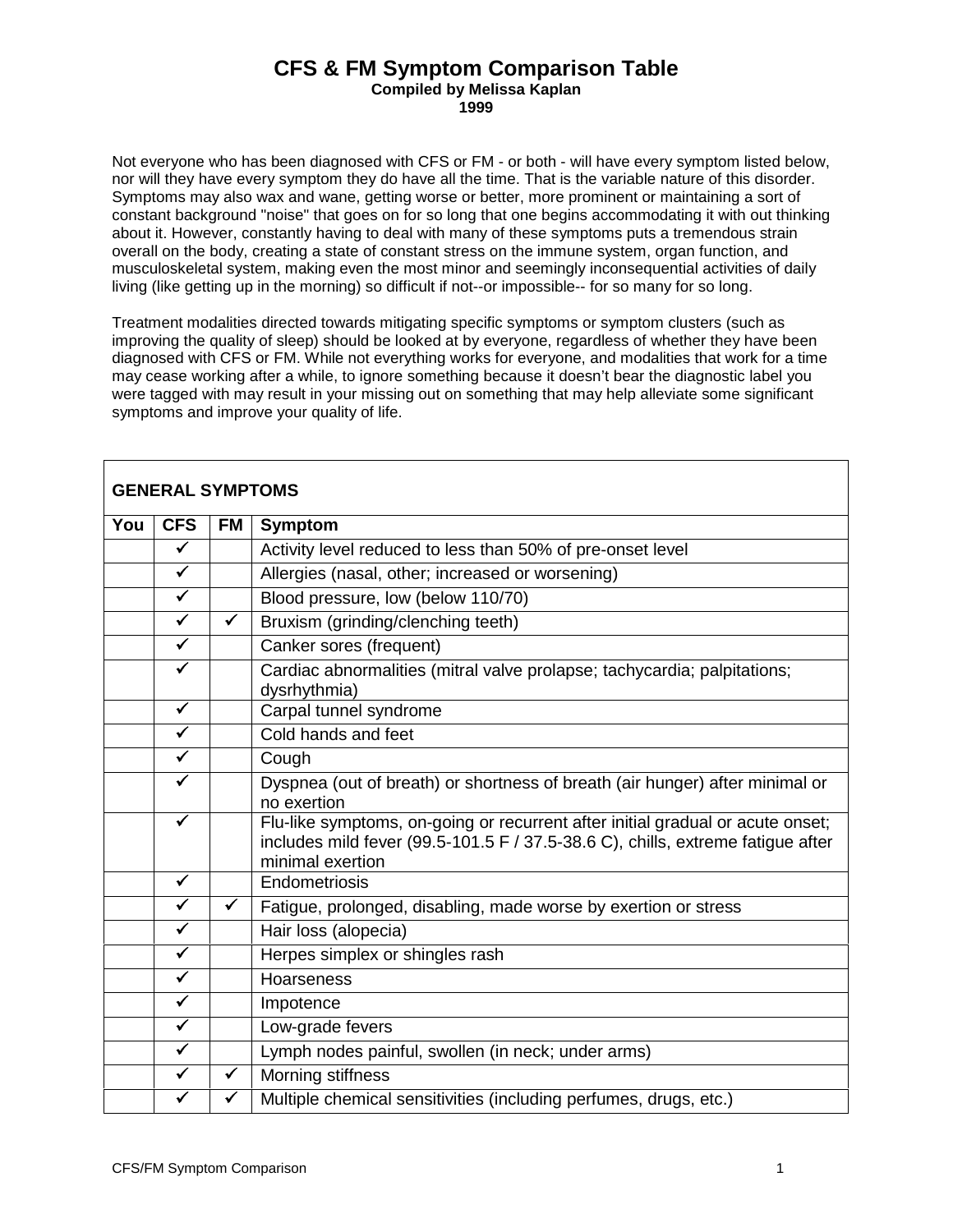| $\checkmark$                            |              | Nightsweats (not related to menopause or fever)                                                                                                                           |
|-----------------------------------------|--------------|---------------------------------------------------------------------------------------------------------------------------------------------------------------------------|
| $\checkmark$                            |              | Periodontal disease                                                                                                                                                       |
| $\checkmark$                            |              | Sighing, frequent, not related to mental/emotional state                                                                                                                  |
| $\blacktriangledown$                    |              | Sore throat                                                                                                                                                               |
| $\checkmark$                            |              | Symptoms worsened by extremes of temperature (hot, cold), stress, and/or<br>air travel                                                                                    |
| $\checkmark$                            |              | Temperature irregularities; often feeling hot or cold irrespective of actual<br>ambient temperature and body temperature; low body temperature (below<br>97.6 F / 36.4 C) |
| $\checkmark$                            |              | Thirst, increased                                                                                                                                                         |
| ✓                                       |              | Thyroid inflammation (acute thyroiditis; hypothyroidism; Hashimoto's<br>thyroiditis)                                                                                      |
| $\checkmark$                            |              | Urination (frequent; uncomfortable); painful prostate                                                                                                                     |
| ✓                                       |              | Weight changes (usually gain)                                                                                                                                             |
|                                         |              | <b>CENTRAL NERVOUS SYSTEM (CNS) SYMPTOMS</b>                                                                                                                              |
| $\checkmark$                            |              | Alcohol intolerance                                                                                                                                                       |
| $\checkmark$                            | $\checkmark$ | "Brainfog"; inability to think clearly                                                                                                                                    |
|                                         |              | Difficulty moving tongue to speak                                                                                                                                         |
| $\checkmark$                            | $\checkmark$ | Fainting or blackouts; feeling like you might faint                                                                                                                       |
| $\checkmark$<br>$\overline{\checkmark}$ | $\checkmark$ | Headaches (severe, recurring)                                                                                                                                             |
|                                         |              | Libido (decreased)                                                                                                                                                        |
| $\checkmark$                            | $\checkmark$ | Migraine headaches                                                                                                                                                        |
| $\checkmark$                            | $\checkmark$ | Muscle twitching                                                                                                                                                          |
| $\checkmark$                            |              | Severe muscle weakness                                                                                                                                                    |
| $\blacktriangledown$                    |              | Nightmares (frequent, extremely vivid)                                                                                                                                    |
| $\blacktriangledown$                    | $\checkmark$ | Numbness and tingling in face and extremities                                                                                                                             |
| $\checkmark$                            |              | Paralysis or severe weakness of limb                                                                                                                                      |
| $\checkmark$                            | ✔            | Photosensitivity                                                                                                                                                          |
| ✓                                       |              | Ringing in ears (tinnitus)                                                                                                                                                |
| ✔                                       |              | Seizures; seizure-like episodes                                                                                                                                           |
| ✓                                       |              | Sensory alterations (hyper- or hyposensitivity) - smell, taste, hearing (noise<br>intolerance)                                                                            |
| $\checkmark$                            |              | Tremors, trembli                                                                                                                                                          |
| $\checkmark$                            | $\checkmark$ | Vision - frequent acuity changes (prescription changes frequently                                                                                                         |
|                                         |              | <b>EQUILIBRIUM/PERCEPTION</b>                                                                                                                                             |
|                                         |              | Distances (difficulty judging when driving; when putting things down on<br>surfaces)                                                                                      |
|                                         |              | Dizziness or vertigo                                                                                                                                                      |
| $\checkmark$                            |              | Dropping things frequently                                                                                                                                                |
| ✓                                       |              | Dysequilibrium (balance problems)                                                                                                                                         |
| $\checkmark$                            | ✓            | Impaired coordination                                                                                                                                                     |
| $\checkmark$                            | $\checkmark$ | Perception (not quite seeing what you are looking at)                                                                                                                     |
| ✓                                       | ✓            | Staggering gait (clumsy walking; bumping into things)                                                                                                                     |